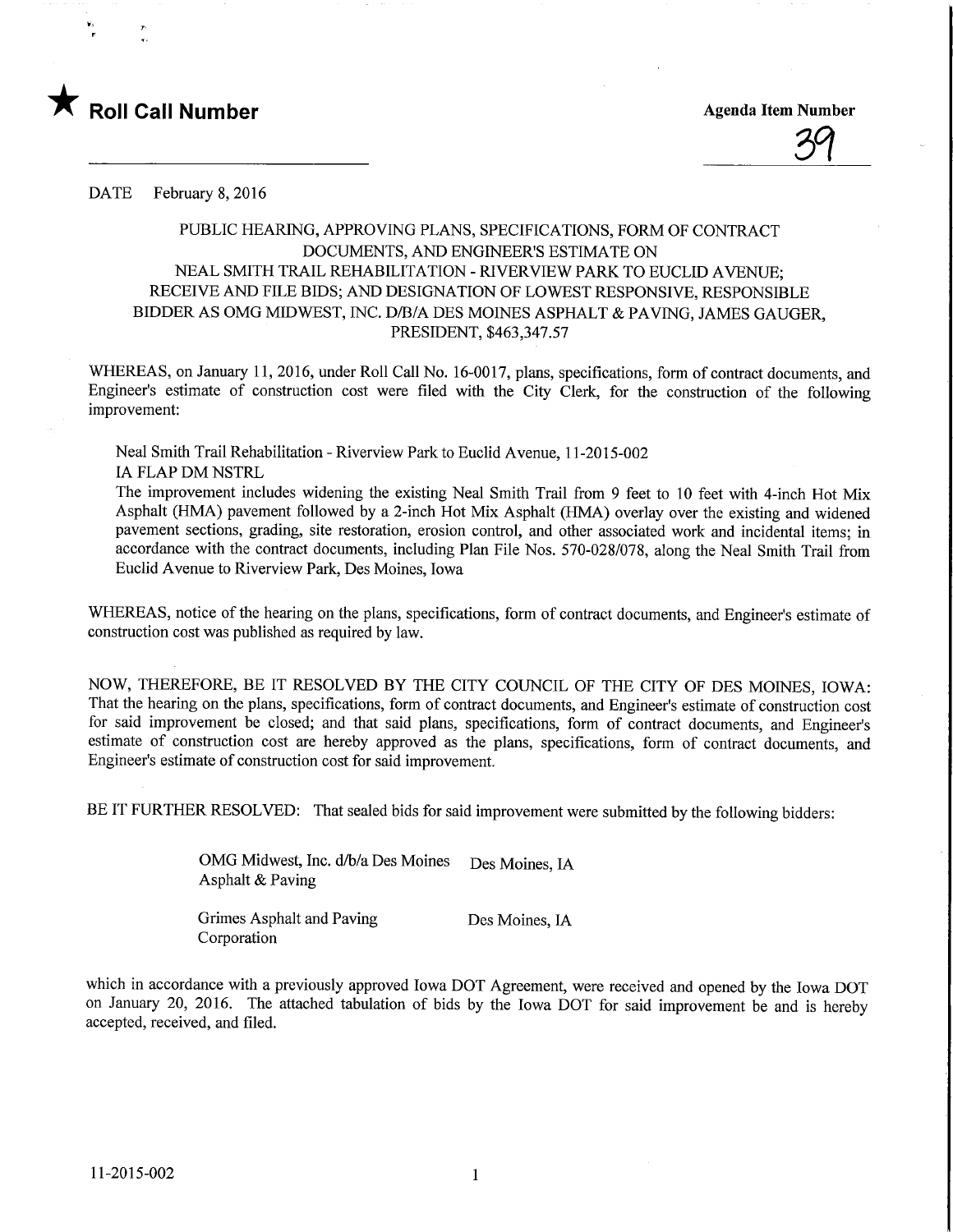

**Agenda Item Number** 

DATE February 8, 2016

BE IT FURTHER RESOLVED: That the Des Moines City Engineer, as the Engineer, has determined that the lowest responsive, responsible bid for the construction of said improvement was submitted by OMG Midwest, Inc. d/b/a Des Moines Asphalt & Paving, James Gauger, President, P.O. Box 3365, Des Moines, IA, 50316-0365 in the amount of \$463,347.57, and said bid be and the same is hereby accepted.

BE IT FURTHER RESOLVED: That the Engineer is hereby directed to secure execution by the lowest responsible, responsive Bidder and its surety of the contract documents in the form heretofore approved by this Council; that the Engineer is directed to thereafter present said contract documents to this Council for approval and authorization to the Mayor to sign; and that no contract shall be deemed to exist between the City of Des Moines and said Bidder until said contract has been executed by the Bidder, and shall have been approved by this Council and executed by the Mayor and attested to by the City Clerk.

BE IT FURTHER RESOLVED: That the City Council hereby authorizes the necessary road closures for the Project.

(City Council Communication Number / $\sqrt{600}$  attached.)

Moved by  $\equiv$ to adopt.

Kathleen Vanderpool Deputy City Attorney

FORM APPROVED: THE RESERVED OF THE RESERVED FUNDS AVAILABLE

Daniel E. Ritter Des Moines Finance Director

Funding Source: 2015-2016 CIP, Page Parks - 7, Multi-Use Trails, PK045, Being: \$300,000 (maximum) Federal Lands Access Program (FLAP) funds being 80% eligible construction costs under IDOT Project No. FLAP-1945(822)—7L-77, and the remaining \$163,347.57, PK045, G.O. Bonds

| <b>COUNCIL ACTION</b> | <b>YEAS</b> | <b>NAYS</b> | <b>PASS</b> | <b>ABSENT</b>   |
|-----------------------|-------------|-------------|-------------|-----------------|
| <b>COWNIE</b>         |             |             |             |                 |
| <b>COLEMAN</b>        |             |             |             |                 |
| <b>GATTO</b>          |             |             |             |                 |
| <b>GRAY</b>           |             |             |             |                 |
| <b>HENSLEY</b>        |             |             |             |                 |
| <b>MOORE</b>          |             |             |             |                 |
| <b>WESTERGAARD</b>    |             |             |             |                 |
| <b>TOTAL</b>          |             |             |             |                 |
| <b>MOTION CARRIED</b> |             |             |             | <b>APPROVED</b> |
|                       |             |             |             |                 |
|                       |             |             |             |                 |
|                       |             |             |             |                 |
|                       |             |             |             | Mavor           |

I, Diane Rauh, City Clerk of said City Council, hereby certify that at a meeting of the City Council, held on the above date, among other proceedings the above was adopted.

IN WITNESS WHEREOF, I have hereunto set my hand and affixed my seal the day and year first above written.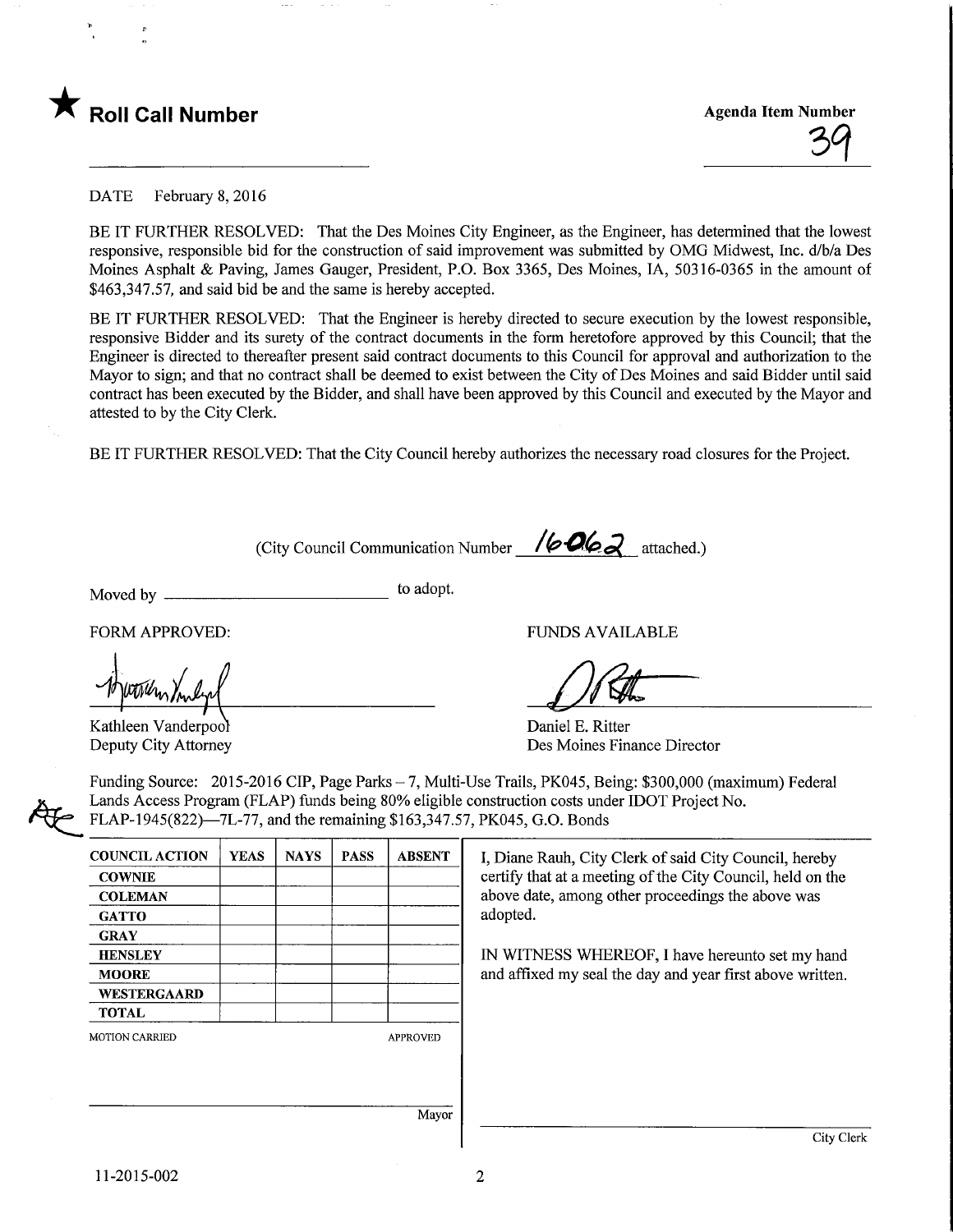|                                              | IOWA DEPARTMENT OF TRANSPORTATION<br>VENDOR RANKING                                                                                                                         |                                               | 01/20/16<br>Run Date:<br>170 l<br>Page:       |
|----------------------------------------------|-----------------------------------------------------------------------------------------------------------------------------------------------------------------------------|-----------------------------------------------|-----------------------------------------------|
| Bid Order: 170<br>Letting Date:              | Contract ID: 77-1945-822<br>160120 10:00 A.M.<br>Contract Period:   25 WORK DAYS      Late Start Date:   08/01/16                                                           | Primary County: POLK<br>Established DBE Goal: | $2.00$ 8                                      |
| Work Type:<br>County:<br>Route:<br>Location: | Project: FLAP-1945 (822) -- 7L-77<br>HMA PAVEMENT WIDENING / HMA RESURFACING<br>POLK<br>NEAL SMITH TRAIL<br>IN THE CITY OF DES MOINES FROM BIRDLAND<br>LEVEE TO EUCLID AVE. |                                               |                                               |
| <b>RANK</b>                                  | VENDOR NO./NAME                                                                                                                                                             | TOTAL<br>BID                                  | % OVER<br>LOW BID                             |
| 0.050<br>GR219                               | OMG MIDWEST, INC., D/B/A DES MOINES ASPHALT & PAVING<br>GRIMES ASPHALT AND PAVING CORPORATION                                                                               | 498,207.50                                    | 463,347.57 100.00 %<br>$107.52$ $\frac{6}{5}$ |

# H S

Bid Tabs must be destroyed if project is **NOT** awarded

 $\label{eq:2.1} \frac{1}{\sqrt{2\pi}}\frac{1}{\sqrt{2\pi}}\frac{1}{\sqrt{2\pi}}\frac{1}{\sqrt{2\pi}}\frac{1}{\sqrt{2\pi}}\frac{1}{\sqrt{2\pi}}\frac{1}{\sqrt{2\pi}}\frac{1}{\sqrt{2\pi}}\frac{1}{\sqrt{2\pi}}\frac{1}{\sqrt{2\pi}}\frac{1}{\sqrt{2\pi}}\frac{1}{\sqrt{2\pi}}\frac{1}{\sqrt{2\pi}}\frac{1}{\sqrt{2\pi}}\frac{1}{\sqrt{2\pi}}\frac{1}{\sqrt{2\pi}}\frac{1}{\sqrt{2\pi}}\frac{1}{\sqrt$ 

 $\sim 100$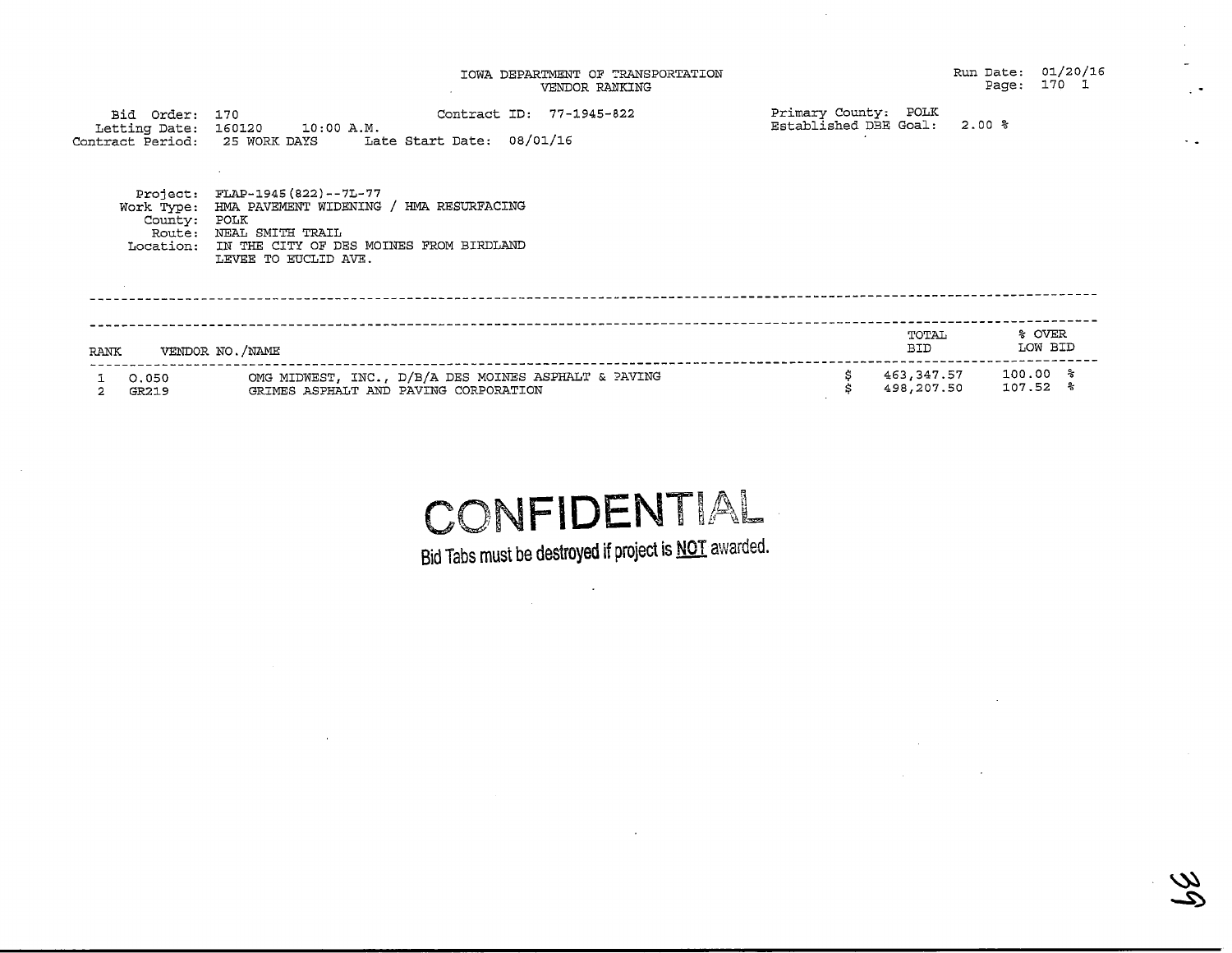#### IOWA DEPARTMENT OF TRANSPORTATION

Run Date: 01/20/16 Page: 170 2

 $\mathcal{Z}$  $\rightarrow$ 

۰.

### TABULATION OF CONSTRUCTION AND MATERIAL BIDS

Bid Order: Letting Date:.70<br>1/20/16 10:00 A.M. Contract ID: 77-1945-822

Primary County: POLK

|                                               |               | =============================                             |           |                    |                           |            |        |
|-----------------------------------------------|---------------|-----------------------------------------------------------|-----------|--------------------|---------------------------|------------|--------|
|                                               |               | $1$ ) 0.050                                               |           | $(2)$ GR219        |                           |            |        |
|                                               |               | OMG D/B/A DES MOINES ASPHALT GRIMES ASPHALT AND PAVING CO |           |                    |                           |            |        |
| LINE NO / ITEM CODE / ALT                     |               |                                                           |           |                    |                           |            |        |
| ITEM DESCRIPTION QUANTITY                     |               | UNIT PRICE                                                |           | AMOUNT  UNIT PRICE | AMOUNT                    | UNIT PRICE | AMOUNT |
|                                               |               |                                                           |           |                    |                           |            |        |
| SECTION 0001 ROADWAY ITEMS                    |               |                                                           |           |                    |                           |            |        |
|                                               |               | 133.35000                                                 | 34804.35  |                    | 107.00000 27927.00        |            |        |
| 0010 2101-0850002 261.000 UNIT                |               |                                                           |           |                    |                           |            |        |
| CLEARING AND GRUBBING                         | $42.000$ TON  | $47,25000$ 1984.50                                        |           |                    | 181.00000 7602.00         |            |        |
| 0020 2102-0425070                             |               |                                                           |           |                    |                           |            |        |
| SPECIAL BACKFILL<br>0030 2102-2713090         | 520.000 CY    | 42.00000                                                  | 21840.00  | 80,00000 000       | 41600.00                  |            |        |
| EXCAVATION, CLASS 13, WASTE                   |               |                                                           |           |                    |                           |            |        |
| 0040 2105-8425020                             | 90.000 CY     | 241.50000                                                 | 21735.00  |                    | 50.00000 4500.00          |            |        |
| TOPSOIL, STRIP AND STOCKPILE                  |               |                                                           |           |                    |                           |            |        |
| 0050 2115-0100000                             | $-267.000$ CY | 42.00000                                                  | 11214.00  | 141.00000          | 37647.00                  |            |        |
| MODIFIED SUBBASE                              |               |                                                           |           |                    |                           |            |        |
| 0060 2123-7450020                             | 113.300 STA   | 262.50000                                                 | 29741.25  | 70.00000           | 7931.00                   |            |        |
| SHOULDER FINISHING, EARTH                     |               |                                                           |           |                    |                           |            |        |
| 0070 2212-0475095                             | 1.100 MILE    | 2400.00000                                                | 2640.00   |                    | 1800.00000 1980.00        |            |        |
| CLEANING AND PREPARATION OF BASE              |               |                                                           |           |                    |                           |            |        |
| 0080 2214-5145150                             | 5000.000 SY   | 7.35000                                                   | 36750.00  |                    | 45000.00<br>9.00000 000   |            |        |
| PAVEMENT SCARIFICATION                        |               |                                                           |           |                    |                           |            |        |
| 0090 2303-0021500 312.000 TON                 |               | 150.00000                                                 | 46800.00  | 145.00000          | 45240.00                  |            |        |
| HOT MIX ASPHALT MIXTURE (300,000 ESAL),       |               |                                                           |           |                    |                           |            |        |
| BASE COURSE, 1/2 IN. MIX                      |               |                                                           | 8180.00   | 500.00000          | 10000.00                  |            |        |
| 0100 2303-0245828                             | 20.000 TON    | 409.00000                                                 |           |                    |                           |            |        |
| ASPHALT BINDER, PG 58-28<br>0110 2303-3250000 | 640.000 SY    | 11.00000                                                  | 7040.00   | 12.00000           | 7680.00                   |            |        |
| FABRIC REINFORCEMENT WITH ADHESIVE            |               |                                                           |           |                    |                           |            |        |
| 0120 2417-0341036                             | 2.000 EACH    | 514.50000                                                 | 1029.00   |                    | 2800.00<br>1400.00000     |            |        |
| REMOVE AND REINSTALL METAL APRONS LESS        |               |                                                           |           |                    |                           |            |        |
| THAN OR EOUAL TO 36 IN.                       |               |                                                           |           |                    |                           |            |        |
| 0130 2417-1040024 5.000 LF                    |               | 189.00000                                                 | 945.00    | 153.00000          | 765.00                    |            |        |
| CULVERT, CORRUGATED METAL ENTRANCE PIPE       |               |                                                           |           |                    |                           |            |        |
| 24 IN. DIA.                                   |               |                                                           |           |                    |                           |            |        |
| 0140 2507-3250005                             | 939.000 SY    | $3.50000$ $3286.50$                                       |           |                    | 4695.00<br>5.00000 5.0000 |            |        |
| ENGINEERING FABRIC                            |               |                                                           |           |                    |                           |            |        |
| 0150 2507-6800061                             | 130.000 TON   | 152.25000                                                 | 19792.50  | 138.00000          | 17940.00                  |            |        |
| REVETMENT, CLASS E                            |               |                                                           |           |                    |                           |            |        |
| 0160 2511-0300000                             | 588.000 SY    | $\frac{1}{2}$ . 9.45000                                   | 5556.60   | 30.00000           | 17640.00                  |            |        |
| REMOVAL OF RECREATIONAL TRAIL                 |               |                                                           |           |                    | 121467.00                 |            |        |
| 0170 2511-0301200                             | 6393.000 SY   | 20.00000                                                  | 127860.00 | 19.00000           |                           |            |        |
| RECREATIONAL TRAIL, HOT MIX ASPHALT, 2        |               |                                                           |           |                    |                           |            |        |
| IN.                                           |               |                                                           |           |                    |                           |            |        |

CONFIDENTIAL

Bid Tabs must be destroyed if project is **NOT** awarded.